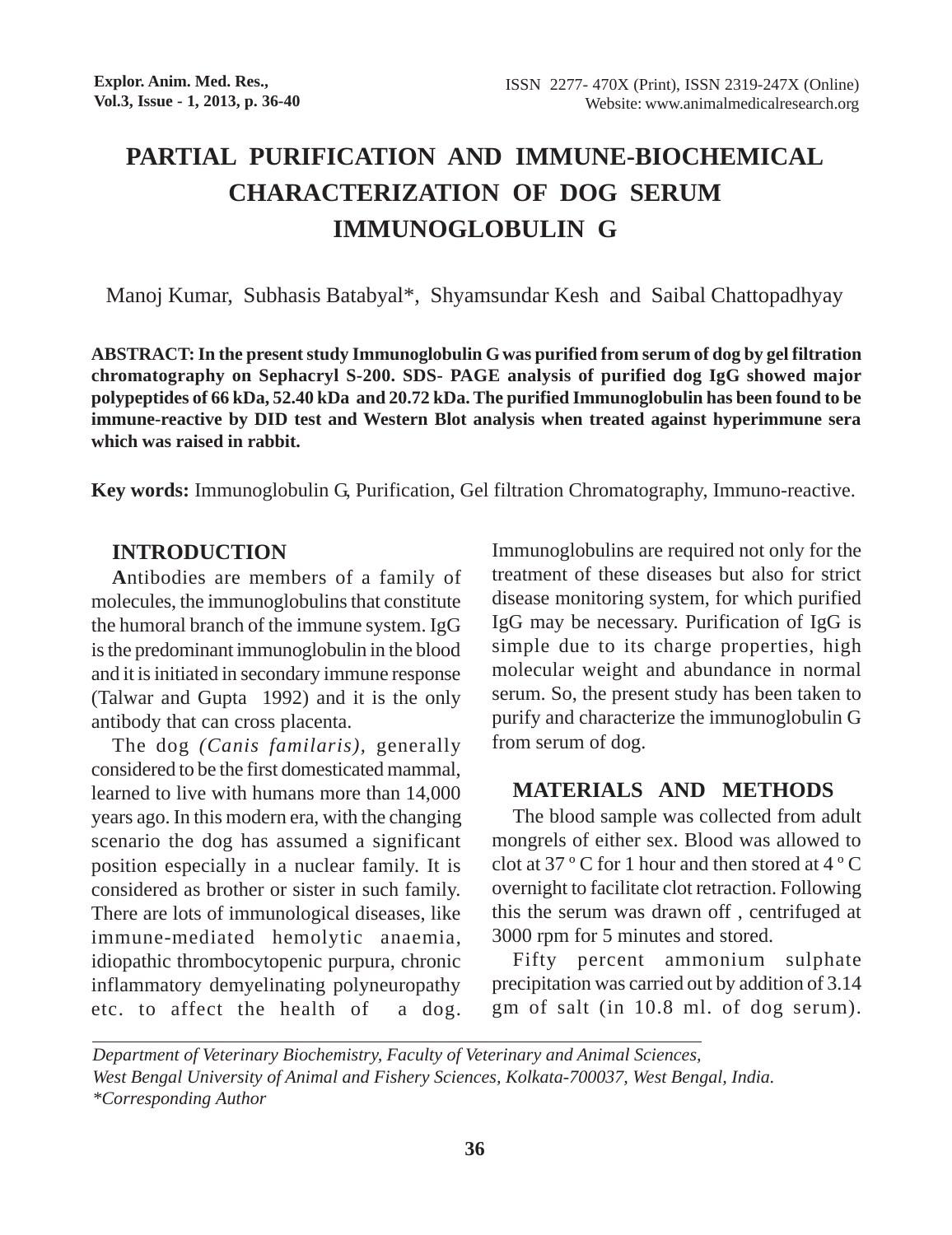Ammonium sulphate was used due to its high solubility. 50 % saturation was followed as this would give a relatively high yield of IgG (Hudson and Hay 1989). The precipitated sample was centrifuged at 10,000 rpm for 15 minutes. The supernatant was removed and again 50% salt precipitation was carried out by using the PBS (pH 7.2) as the original serum volume. Then the precipitate obtained by centrifugation after 2 hrs was dissolved in PBS, and dialysis was carried out against the several changes of PBS (pH 7.2) for 24 hours at 4ºC.

Protein concentration was estimated for the dialyzed crude IgG of dog using bovine serum albumin (BSA) as standard (Lowry *et al.* 1951). The samples were preserved at - 20 ºC for further use.

Crude IgG was purified by the gel filtration chromatography on Sephacryl S-200 (2.1cm diameter and 43 cm in length) in a buffer containing PBS (pH 7.2), phenyl methyl sulfonyl fluoride (PMSF) (0.03 mM) and 0.02% sodium azide and flow rate was maintained at 35 ml per hour. Fractions of 4 ml each were collected in 50 different sterile test tubes. The distribution of protein was monitored by taking the absorbance at 280 nm in a UV-VIS spectrophotometer (Systronics-119). A graph was plotted by taking fraction numbers in the X axis and absorbance in the Y axis, which revealed a curve with major peak. Then the fractions of the major peak were pooled and concentrated by dialysis against sucrose using dialysis membrane (cut of value 12,000).

The crude and purified samples were analyzed by One-dimensional sodium dodecyl sulphate polyacrylamide gel electrophoresis (SDS-PAGE) method descried by Laemmli (1970). After separation, the gel was then stained with Coomassie Brilliant blue R250 staining solution followed by destaining it with destaining solution after 6 hours.

Molecular weights were determined by SDS-PAGE by using protein molunlar weighy marker (Bangalore Genei) containing Phosphorylase (97.4 kDa), bovine serum albumin (66 kDa), Ova albumin (43 kDa), Carbonic anhydrase (29 kDa), Soabean trypsin inhibitor (20.1 kDa) and Lysozyme (14.3 kDa) and analyzed by Gel Documentation System (Bio-Rad).

The antibody against crude dog serum was raised in healthy New Zealand white rabbit. The crude antigen was thoroughly mixed with equal volume of Freund's complete adjuvant (FCA) (1:1) and a total of 1 ml was injected intramuscularly at the thigh muscles. Four booster doses of the same antigen emulsified with Freund's incomplete adjuvant (FIA)  $(1:1)$ were given with subsequent increase in amount after 14 days interval following the first injection. Blood was collected from the rabbit 7 days after the last booster dose and serum was separated by centrifugation at 5000 rpm for 10 min. The antiserum was stored at  $-20^{\circ}$ C for further use.

The double immuno diffusion (DID) test was performed according to the methodology of Hudson and Hay (1989) with some modifications.

Immunochemical analysis of purified protein was done by Western blot technique according to Towbin *et al.* (1979) and Svoboda *et al.* (1985) with some modifications to the labeled antibody and its substrate.

# **RESULTS AND DISCUSSION**

Crude IgG obtained after 50% ammonium sulphate precipitation was dialyzed against PBS. The protein concentration of the crude IgG from dog serum, determined by the method of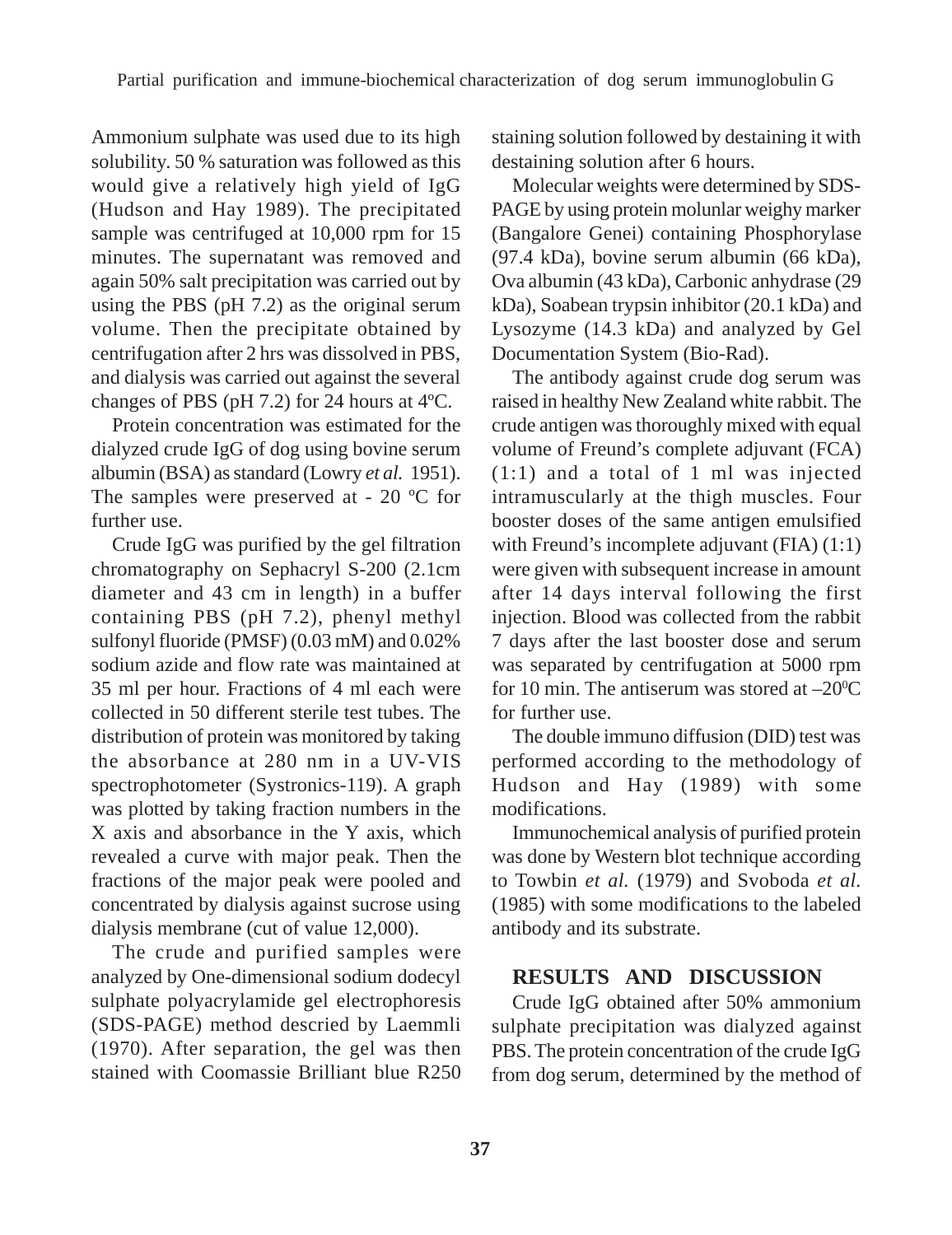Lowry *et al.* (1951) was 38.342 mg/ml.

Purified dog IgG was prepared by gel filtration chromatography on Sephacryl S-200 with the flow rate of 35ml/hr in which the proteins were resolved into one major peak. (Graph No. 1)

The protein concentration of the pooled fractions  $P_1$  and  $P_2$  determined were 2.152 mg/ ml and 0.957 mg/ml respectively. The fractions were concentrated by using sucrose over the dialysis bag (cut of value 12,000).

The  $P_1$  fraction of dog was checked for purity by SDS PAGE analysis (10% gel), which showed bands at 66.00 kDa, 52.40 kDa suggestive of heavy chains. Overlapping band at 20.72 kDa suggests the light chains (Fig. 1). The molecular weight of purified IgG determined by SDS PAGE was 159.84 kDa. The present study corresponds almost to the results of Ninfali *et al.* (1994) who obtained two heavy chains of 50 kDa and two light chains of 25 kDa of goat Immunoglobulin purification on phosphocellulose and Dicthyl amino ethyl (DEAE) affi-gel blue chromatography followed by 7.5 % SDS-PAGE. Boden *et al*. (1995) obtained bands at 55 kDa and 25 kDa for heavy and light chains for purification of goat immunoglobulin by immobilized metal ion affinity chromatography. Purified buffalo IgG. and Ig $G_2$  were found to be of heavier 58 kDa chains, identified as H chains and lighter 24 kDa chains identified as L chains, observed by Kakker and Goel (1993) which corresponds to some similarity to our study. Ngah *et al.* (1982) found that there were only minor amounts of proteins with molecular weights of 54,000 or 59,000, which is the weight of heavy chains from  $\mathrm{IgG}_{1}$  and  $\mathrm{IgG}_{2}$  using SDS-PAGE. They also stated that the purified preparation did not cross react with monospecific goat IgG antisera.



**Graph No. 1 : Purification of Dog crude IgG by Gel filtration chromatography on Sephacryl S- 200.**

Hyperimmune serum was raised in rabbit against crude IgG of dog. Single precipitin line was observed in DID test when the partially purified IgG was reacted with the hyperimmune serum. No precipitin line or band was found against the normal control serum (Fig. 2). This corresponds to the bovine  $\text{IgG}_2$  infraclass purification that showed single precipitin line (Krishnamohan and Giridhar 1991). Ramesh and Krishnamohan (1992) observed a single precipitin line with DEAE cellulose purified ovine IgG. Rantamaki and Muller (1995) showed precipitin lines in purified IgG desorbed from Streptococcus dysgalactiae against antigoat whole serum. Cortihier *et al.* (1984) demonstrated a precipitin line for goat and sheep IgG purification on counter immunoelectrophoresis and a single band in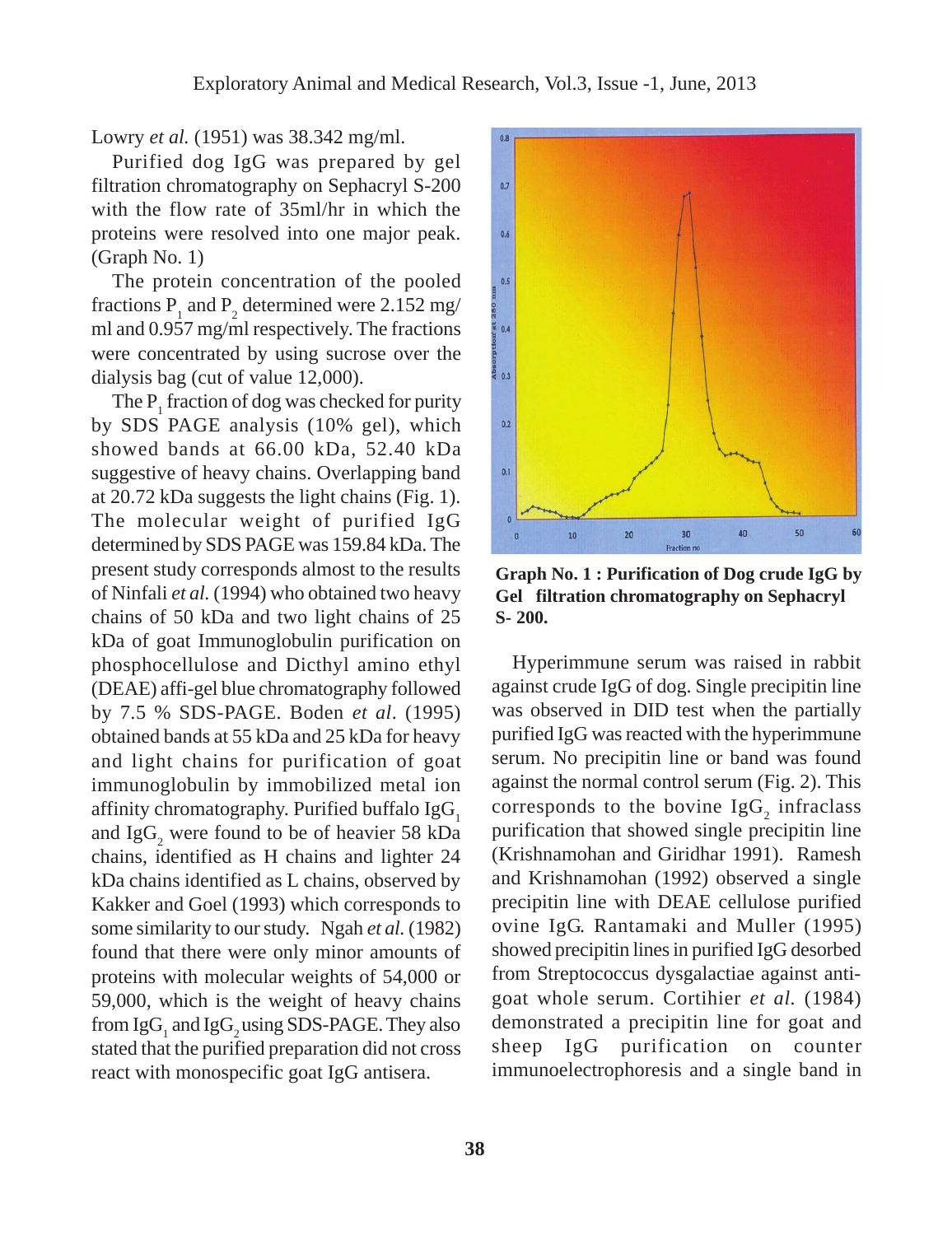Partial purification and immune-biochemical characterization of dog serum immunoglobulin G







**Fig. 2**

acetate gel electrophoresis.

The partially purified IgG was found to be immunoreactive against hyperimmune serum by Western Blot technique. Both the heavy and light chain of purified Immunoglobulin G of



**Fig. 3**

dog showed imunoreactivity in the nitro cellutose paper, when Immunoblotting was done against the hyperimmune serum which was raised in rabbit against the crude IgG of Dog (Fig. 3). Azwai *et al.* (1993) reported the camel IgG was immunoreactive when it was immunoblotted against the rabbit antiserum and development of this solid phase reactants was visualized with 3,3, diamino-benzene-tetrahydrochloride. Western blot analysis of bovine IgG and IgM purified from bovine blood serum as well as whole immunoglobulin fractions of bovine and ovine serum with IVA-285 showed a molecular weight in range from 24kDa to 27 kDa, corresponding to the immunoglobulin light chain of bovine Immunoglobulin. This observation by Antalikova *et al.* (2006) corresponds some similarity to our study.